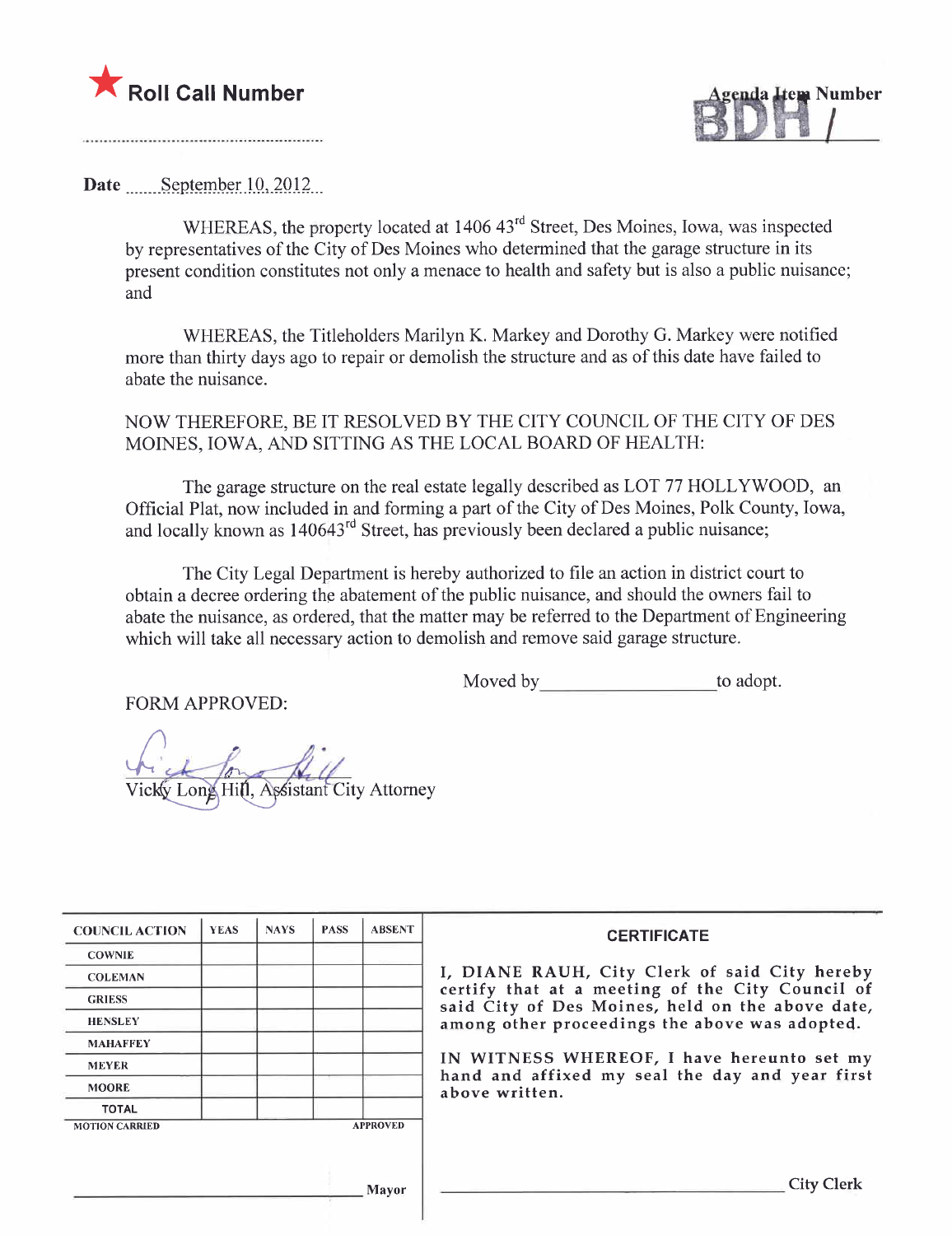

#### POIK COUDTY Assessor **JOUN**

[Home] [General Query] [Legal Query] [HomeOwner Query] [Book/Page Query] [Commercial Query] [Res Sales Query | [ Comm Sales Query ] [ Help ]

| District/Parcel                                                                     | <b>GeoParcel</b> |  | Map Nbhd                        | <b>Jurisdiction</b>                 | <b>Status</b> |
|-------------------------------------------------------------------------------------|------------------|--|---------------------------------|-------------------------------------|---------------|
| 100/06873-000-000 7924-32-301-049                                                   |                  |  |                                 | 0407   DM59/Z   DES MOINES   ACTIVE |               |
| Tax Increment Finance District   Bond/Fire/Sewer/Cemetery<br><b>School District</b> |                  |  |                                 |                                     |               |
| 1/Des Moines                                                                        |                  |  |                                 |                                     |               |
| <b>Street Address</b>                                                               |                  |  |                                 | <b>City State Zipcode</b>           |               |
| 1406 43RD ST                                                                        |                  |  | <b>DES MOINES IA 50311-2411</b> |                                     |               |

|        |                                                                                                   |                            |            | Click on parcel to get new listing |                     |     |             |             |            |                                                  |
|--------|---------------------------------------------------------------------------------------------------|----------------------------|------------|------------------------------------|---------------------|-----|-------------|-------------|------------|--------------------------------------------------|
|        | 1424                                                                                              |                            | $\ddot{ }$ | 1427                               | 1426                | t.  |             | 1427        |            | 1424                                             |
|        | 1420                                                                                              | z.                         | ¢,         | 1423                               | 1422                | z   |             | 1421        |            |                                                  |
|        | 1416                                                                                              |                            | ×,         | 1417                               | 1418                | ÷,  |             | 1417        |            | 1420                                             |
| Get    | 1412                                                                                              | ÷                          |            | 1415                               | 1414                | ż,  | <b>CARD</b> | 1413        |            | 1414                                             |
| Bigger | 1410                                                                                              | ä,                         |            | 1409                               | 1410                | Ŧ   | w           | 1409        |            | 1410                                             |
| Map    | 1405                                                                                              | ក្ក                        |            | 1405                               | 1406                | 믮   |             | 1405        |            | 1404                                             |
| Google | 1402<br>140                                                                                       | 綬<br>$\mathbb{Z}_{\geq 0}$ | 얥          | 1401<br>150                        | 4300<br>4315<br>150 | 684 | 50          | 1231<br>450 | 4229<br>fЮ | 4225<br>150                                      |
| Map    | ORESTAVER<br>$\frac{140.256}{140.256}$ 30<br>$\frac{1}{10}$ $\frac{1}{10}$ $\frac{1}{10}$<br>1346 |                            |            | 50<br>400<br>84.<br>1347438        |                     |     | 480<br>1348 | 60<br>꼮     |            | <b>FOREST-AVE</b><br>$+6e^{30}$<br>ñ43<br>1349 당 |
|        | 1342                                                                                              | $\frac{1}{2}$              | 子の         |                                    | 4384 4314 4310      |     | 1342        |             |            | 40                                               |
|        | 1338                                                                                              | ä,                         | ą          | $30\degree$<br>1041<br>309448      | $E_{12,490}$<br>ëñ  |     | 430         | 앏<br>ЮŨ     | 1343,      | $3\vert \psi$<br>0083                            |



Approximate date of photo 02/21/2012

# **Mailing Address**

**MARILYN K MARKEY** 1406 43RD ST DES MOINES, IA 50311-2411

# **Legal Description**

LOT 77 HOLLYWOOD

| <b>Ownership</b>                     | Name                 | Recorded   | <b>Book/Page</b> | <b>RevStamps</b>      |
|--------------------------------------|----------------------|------------|------------------|-----------------------|
| Title Holder #1<br>MARKEY, MARILYN K |                      | 1990-08-22 | 6275/297         |                       |
| Life Estate #1                       | MARKEY, DOROTHY G    | 1990-08-22 | 6275/297         |                       |
| Assessment                           | <b>Kind</b><br>Class | ಾಗಲೆ       | Rldo             | $A \sigma R$<br>Total |

| <b>ASSESSMENT</b> | Ciass                                                                                | TN na | L anu- | BIQI   | Agba | Total   |
|-------------------|--------------------------------------------------------------------------------------|-------|--------|--------|------|---------|
| Current           | Residential                                                                          | Full  | 26,700 | 79,800 |      | 106,500 |
|                   | Market Adjusted Cost Report Estimate Taxes Polk County Treasurer Tax Information Pay | Taxes |        |        |      |         |
|                   |                                                                                      |       |        |        |      |         |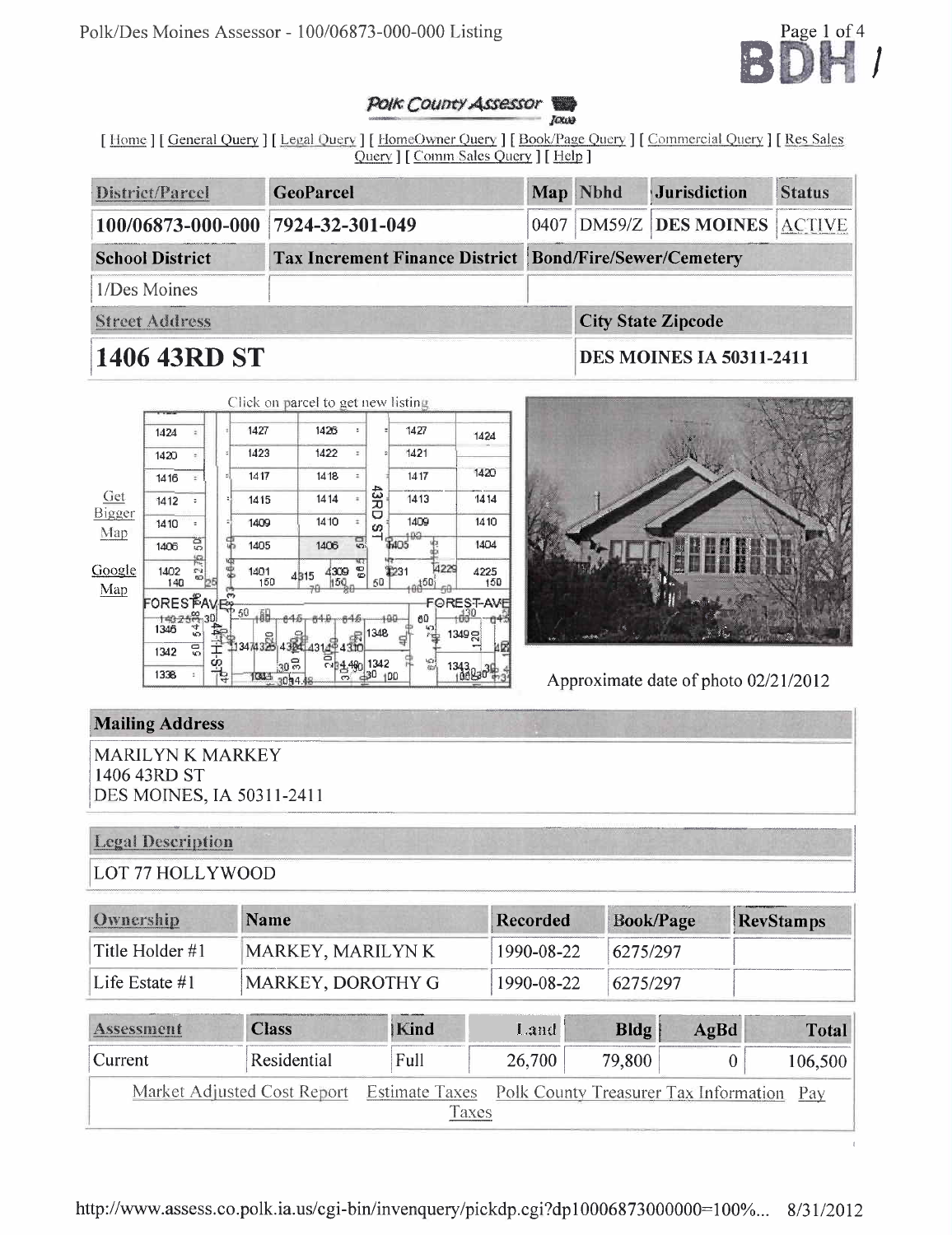

| Taxable Value Credit | <b>Name</b>              | Number | Info         |
|----------------------|--------------------------|--------|--------------|
| Homestead            | MARKEY, DOROTHY G        | 61868  |              |
| Military             | <b>MARKEY, THOMAS B.</b> | 47846  | World War II |

| <b>Zoning</b> | <b>Description</b>                           | <b>SF</b> | <b>Assessor Zoning</b> |
|---------------|----------------------------------------------|-----------|------------------------|
| $R1-60$       | One Family, Low Density Residential District |           | Residential            |

Source: City of Des Moines Community Development Published: 2012-03-20 Contact: Planning and Urban Design 515 283-4200

| Land                  |                  |                         |          |
|-----------------------|------------------|-------------------------|----------|
| <b>SQUARE</b><br>FEET | $7,500$ FRONTAGE | 50.0 DEPTH              | 150.0    |
| <b>ACRES</b>          | $0.172$ SHAPE    | RC/Rectangle TOPOGRAPHY | N/Normal |

| Residence #1                  |                     |                              |                      |                               |                    |
|-------------------------------|---------------------|------------------------------|----------------------|-------------------------------|--------------------|
| <b>OCCUPANCY</b>              | SF/Single<br>Family | <b>RESID TYPE</b>            |                      | S1/1 Story BLDG STYLE         | <b>BG/Bungalow</b> |
| <b>YEAR BUILT</b>             | 1920                | # FAMILIES                   |                      | <b>GRADE</b>                  |                    |
| <b>GRADE</b><br><b>ADJUST</b> | $-10$               | <b>CONDITION</b>             | VG/Very<br>Good      | <b>TSFLA</b>                  | 970                |
| <b>MAIN LV</b><br><b>AREA</b> | 970                 | <b>BSMT AREA</b>             | 952                  | <b>ENCL</b><br><b>PORCH</b>   | 136                |
| <b>DECK AREA</b>              | 110                 | <b>FOUNDATION</b>            | <b>B/Brick</b>       | <b>EXT WALL</b><br><b>TYP</b> | MT/Metal<br>Siding |
| <b>ROOF TYPE</b>              | GB/Gable            | <b>ROOF</b><br><b>MATERL</b> | A/Asphalt<br>Shingle | <b>FIREPLACES</b>             |                    |
| <b>HEATING</b>                | A/Gas Forced<br>Air | <b>AIR COND</b>              | $\theta$             | <b>BATHROOMS</b>              |                    |
| <b>BEDROOMS</b>               | $\overline{2}$      | <b>ROOMS</b>                 | 4                    |                               |                    |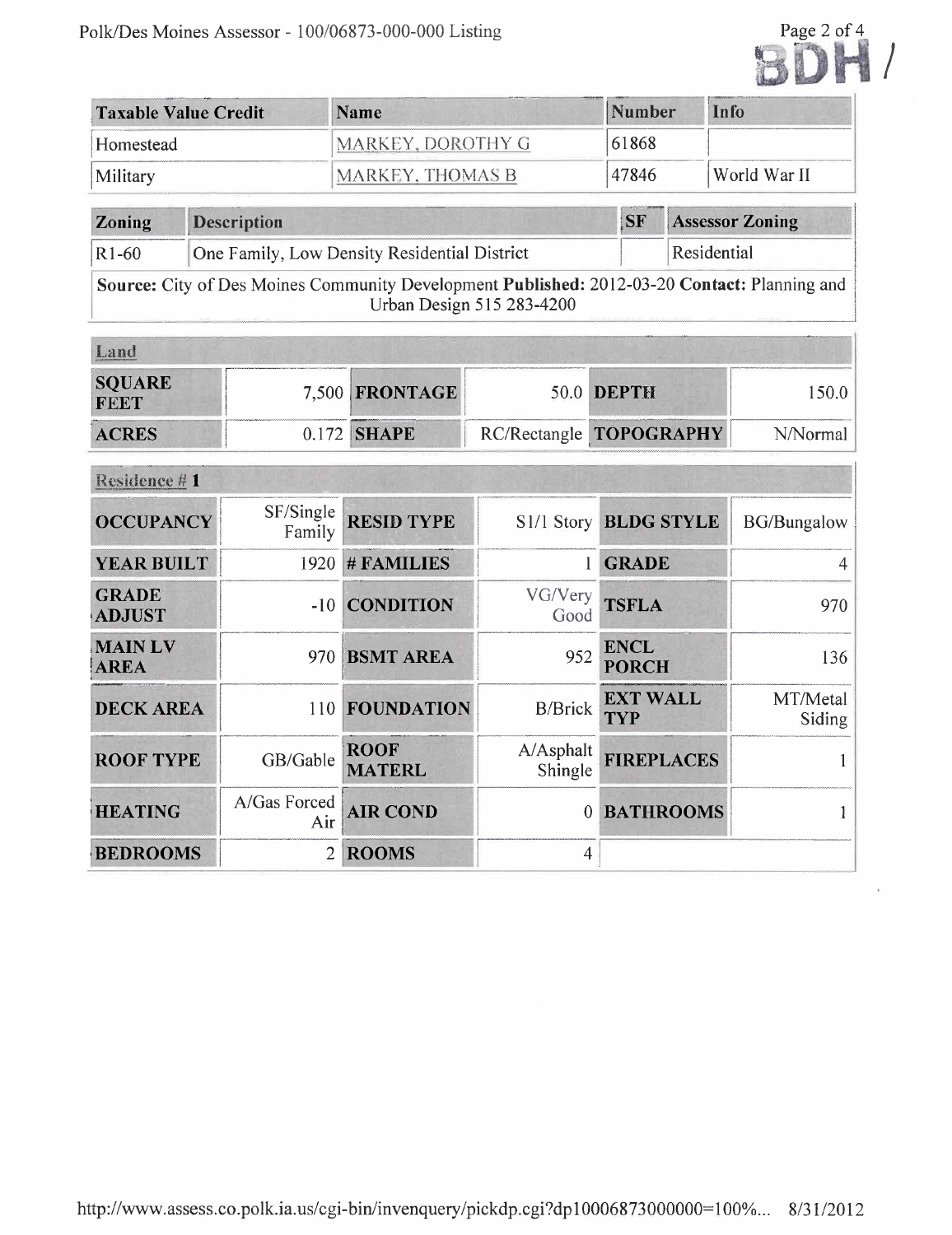

| Detached #101    |            |                              |    |                               |              |
|------------------|------------|------------------------------|----|-------------------------------|--------------|
| <b>OCCUPANCY</b> | GAR/Garage | <b>CONSTR</b><br><b>TYPE</b> |    | FR/Frame MEASCODE             | D/Dimensions |
| <b>MEASURE1</b>  |            | 14 MEASURE2                  | 24 | <b>STORY</b><br><b>HEIGHT</b> |              |
| <b>GRADE</b>     |            | <b>5 YEAR BUILT</b>          |    | 1952 CONDITION                | NM/Normal    |

| Year           | <b>Type</b> | <b>Status</b>               | <b>Application</b> | <b>Permit/Pickup Description</b> |
|----------------|-------------|-----------------------------|--------------------|----------------------------------|
| Current        | P/Permit    | ⊟TW/To Work                 | $ 2011-09-14 $     | RM/Remove GARAGE Sqft 336        |
| $ 2012\rangle$ | P/Permit    | $\mathsf{PA}/\mathsf{Pass}$ | 2011-09-14         | RM/GARAGE (336 sf)               |

| Year | <b>Class</b> | <b>Kind</b> | Land   | <b>Bldg</b> | AgBd | Total |
|------|--------------|-------------|--------|-------------|------|-------|
|      | tesidential  | Full        | $00\,$ |             |      | 00,5  |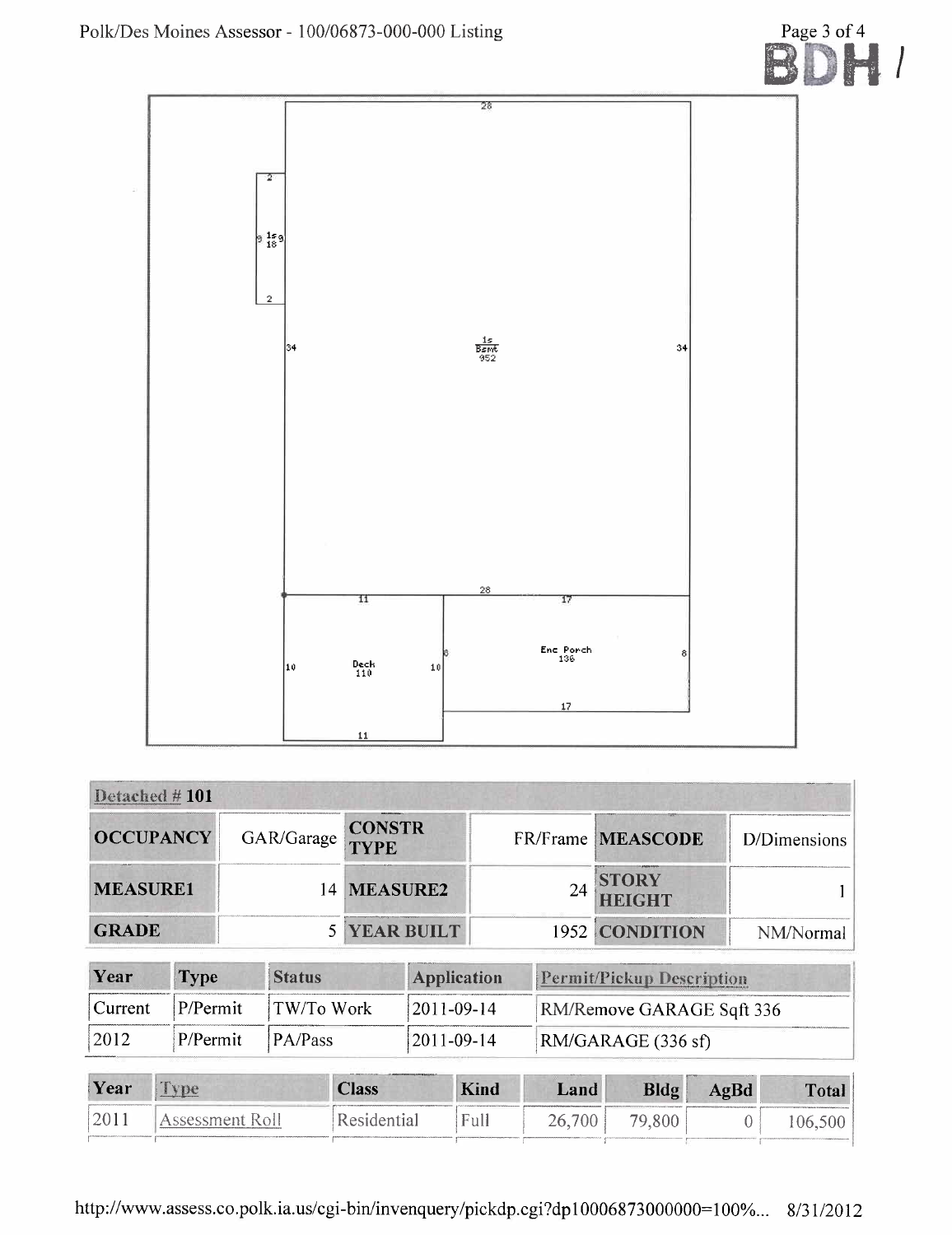# Polk/Des Moines Assessor - 100/06873-000-000 Listing



| 2009 | Assessment Roll        | Residential | Full | 29,500 | 87,100 | $\theta$     | 116,600 |
|------|------------------------|-------------|------|--------|--------|--------------|---------|
| 2007 | <b>Assessment Roll</b> | Residential | Full | 27,200 | 80,300 | $\theta$     | 107,500 |
| 2005 | Assessment Roll        | Residential | Full | 25,200 | 68,800 | $\Omega$     | 94,000  |
| 2003 | Assessment Roll        | Residential | Full | 23,180 | 63,420 | $\theta$     | 86,600  |
| 2001 | Assessment Roll        | Residential | Full | 24,780 | 59,400 | $\theta$     | 84,180  |
| 1999 | <b>Assessment Roll</b> | Residential | Full | 14,030 | 61,610 | $\theta$     | 75,640  |
| 1997 | Assessment Roll        | Residential | Full | 13,140 | 57,690 | $\theta$     | 70,830  |
| 1995 | Assessment Roll        | Residential | Full | 11,520 | 50,580 | $\theta$     | 62,100  |
| 1993 | Assessment Roll        | Residential | Full | 10,190 | 44,750 | $\theta$     | 54,940  |
| 1991 | <b>Board Action</b>    | Residential | Full | 10,190 | 36,370 | $\theta$     | 46,560  |
| 1991 | Assessment Roll        | Residential | Full | 10,190 | 36,370 | $\mathbf{0}$ | 46,560  |
| 1991 | Was Prior Year         | Residential | Full | 10,190 | 28,630 | $\theta$     | 38,820  |

email this page

Room 195, 111 Court Avenue, Des Moines, 1A 50309<br>Phone 515 286-3140 / Fax 515 286-3386<br>polkweb@ussess.co.polk.ia.us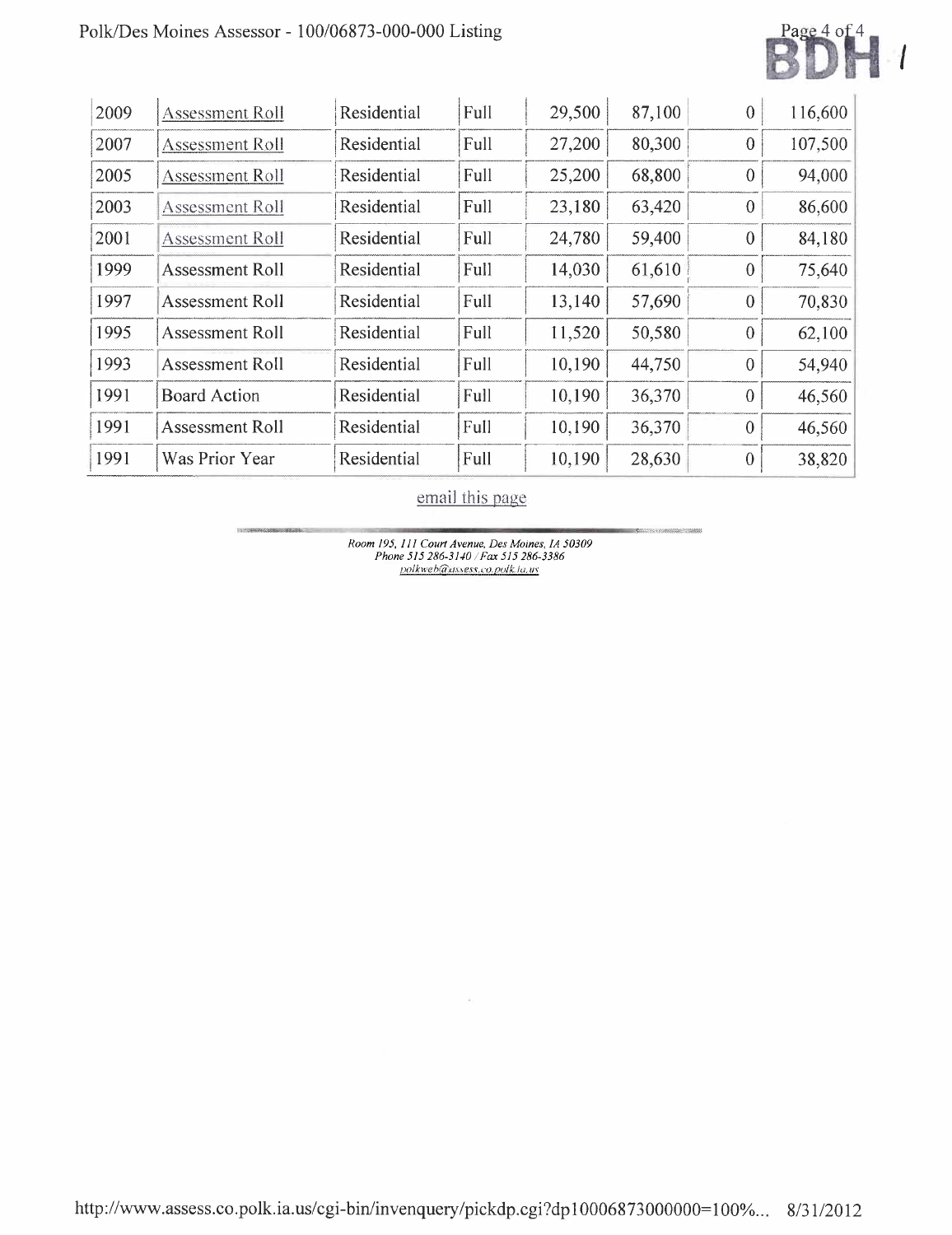

#### PUBLIC NUISANCE NOTICE OF INSPECTON NEIGHBORHOOD INSPECTION DIVISION COMMUNITY DEVELOPMENT DEPARTMENT CITY OF DES MOINES, IOWA



DATE OF INSPECTION: July 13, 2011

| DATE OF NOTICE: July 28, 2011 |                  |  |  |  |  |
|-------------------------------|------------------|--|--|--|--|
| <b>CASE NUMBER:</b>           | COD2011-04704    |  |  |  |  |
| <b>PROPERTY ADDRESS:</b>      | 1406 43RD ST     |  |  |  |  |
| <b>LEGAL DESCRIPTION:</b>     | LOT 77 HOLLYWOOD |  |  |  |  |
|                               |                  |  |  |  |  |

MARILYN K MARKEY & DOROTHY G MARKEY Title Holder 1406 43RD ST DES MOINES IA 50311-2411

An inspection of the referenced property was conducted for its conformance to the Municipal Code of the City of Des Moines. It has been determined from that inspection that the dwelling currently constitutes not only a menace to health and safety, but is also a public nuisance. Accordingly, the dwelling will be placarded as unfit for human habitation pursuant to the Municipal Code of the City of Des Moines and the Code of Iowa.

If not occupied at the present time, the dwelling is to remain vacant and unoccupied until occupancy is authorized by this office. If the dwelling is occupied, it must be vacated immediately. If procedures to vacate the premises are not undertaken immediately upon receipt of this notice, and in no case later than seven (7) days, the City will issue a Municipal Infraction in accordance with Section 60-304 and 60-306 pursuant to the Municipal code of the City of Des Moines. Additionally, if the property had a Certificate of Inspection, it is hereby revoked.

Attached is a listing of the violations existing on the date of the inspection and a recommendation as to the remedial action required to correct such violations. Failure to correct these violations will result in legal action. The violations noted must be corrected within 30 days from the date of this notice. The violations noted must be corrected within 30 days from the date of this notice. Failure to correct these violations will result in a request to the City Council, sitting as the board of Health, to approve legal action. As a result of this public nuisance action there will be costs incurred by the City. Costs will be billed out when the nuisance has been abated. Failure to pay the costs will result in collection by assessment to the property or personal judgment.

#### ALL ELECTRICAL, MECHANICAL, PLUMBING, AND STRUCTURAL COMPONETS IN NEED OF REPLACEMENT OR REPAIR, ARE TO BE BROUGHT TO MINIMUM CODE REQUIREMENTS WITH NECESSARY PERMITS AS REQUIRED TO MEET CITY CODES.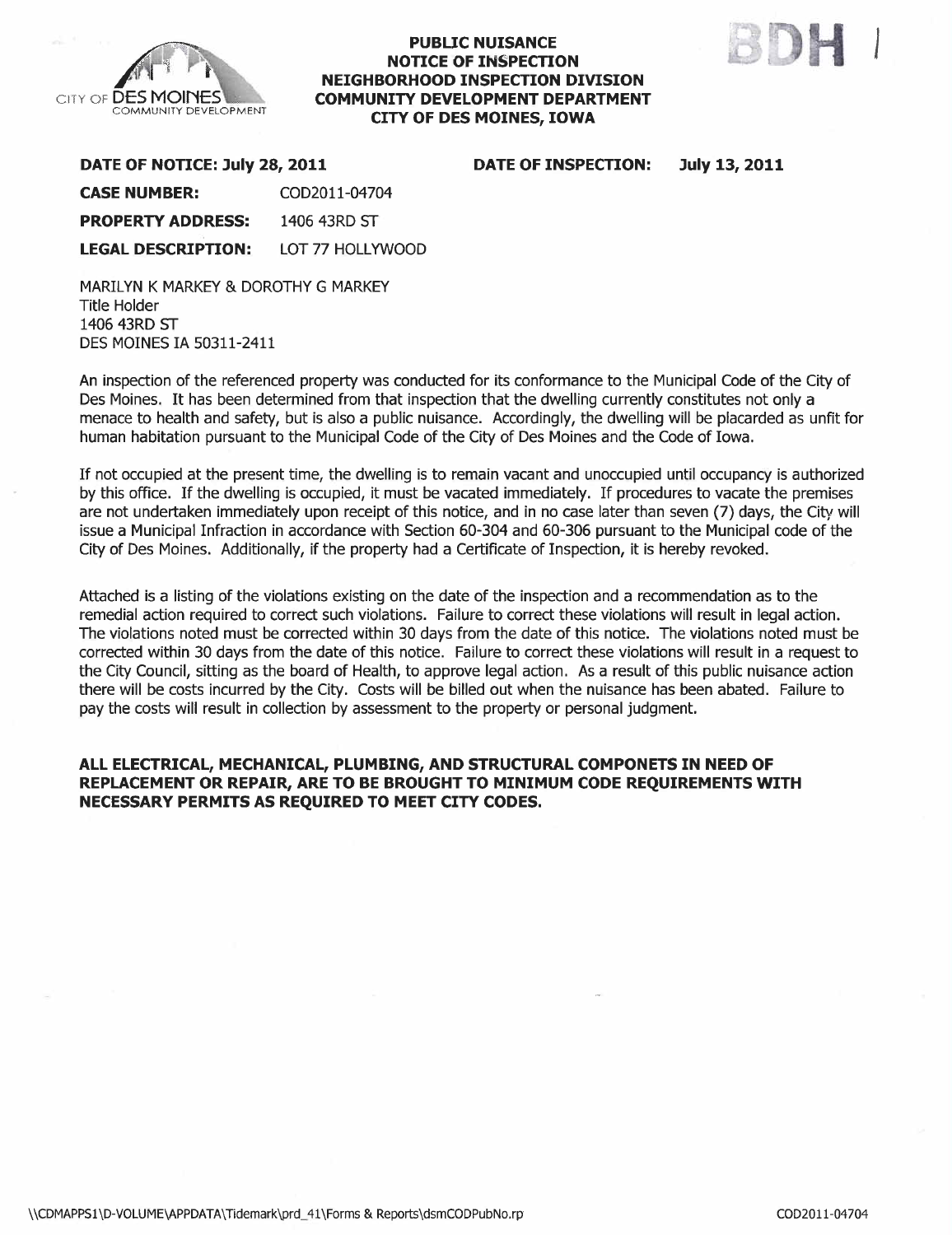

Appropriate building permits may be required for those violations noted in the "Special Requirements" section on the notice. Should you have questions regarding permits, contact the Permit and Development Center at 283-4200. All work performed by a contractor or you must be completed in a workmanlike manner. If you plan to renovate the structure and it has been vacant for a period in excess of one year, there may be zoning issues, which will affect the proposed use of the structure and/or real estate. Please contact the Development Zoning Division at 283-4207 to determine what the legal use for the structure and/or the real estate is prior to commencement of any renovation.

If you believe the building is beyond repair and decide to remove it, all debris must be removed from the propert and the basement excavation if any, filled in the manner required by the City. You are encouraged to arrange for this demolition yourself; however a demolition permit must be obtained from the Building Department. In the event you are unable to arrange for demolition, you may sign a waiver voluntarily authorizing the City to do so. However, the city may take a personal judgment against you for the costs of removaL.

If you no longer own the property, notify us in writing of the name, address, and telephone number of the new owner. A copy of the real estate contract or deed, if it has not been recorded at the County Recorder's Office, shall likewise be furnished to the Neighborhood Inspection Division.

Should you have any questions, feel free to call. I can usually be reached between 8:00am and 9:00am, Monday through Friday.

Ed Leedom

 $(515)$ .283-4183

Qeed on Nid Inspector

DATE MAILED: 7/28/2011 MAILED BY: KMD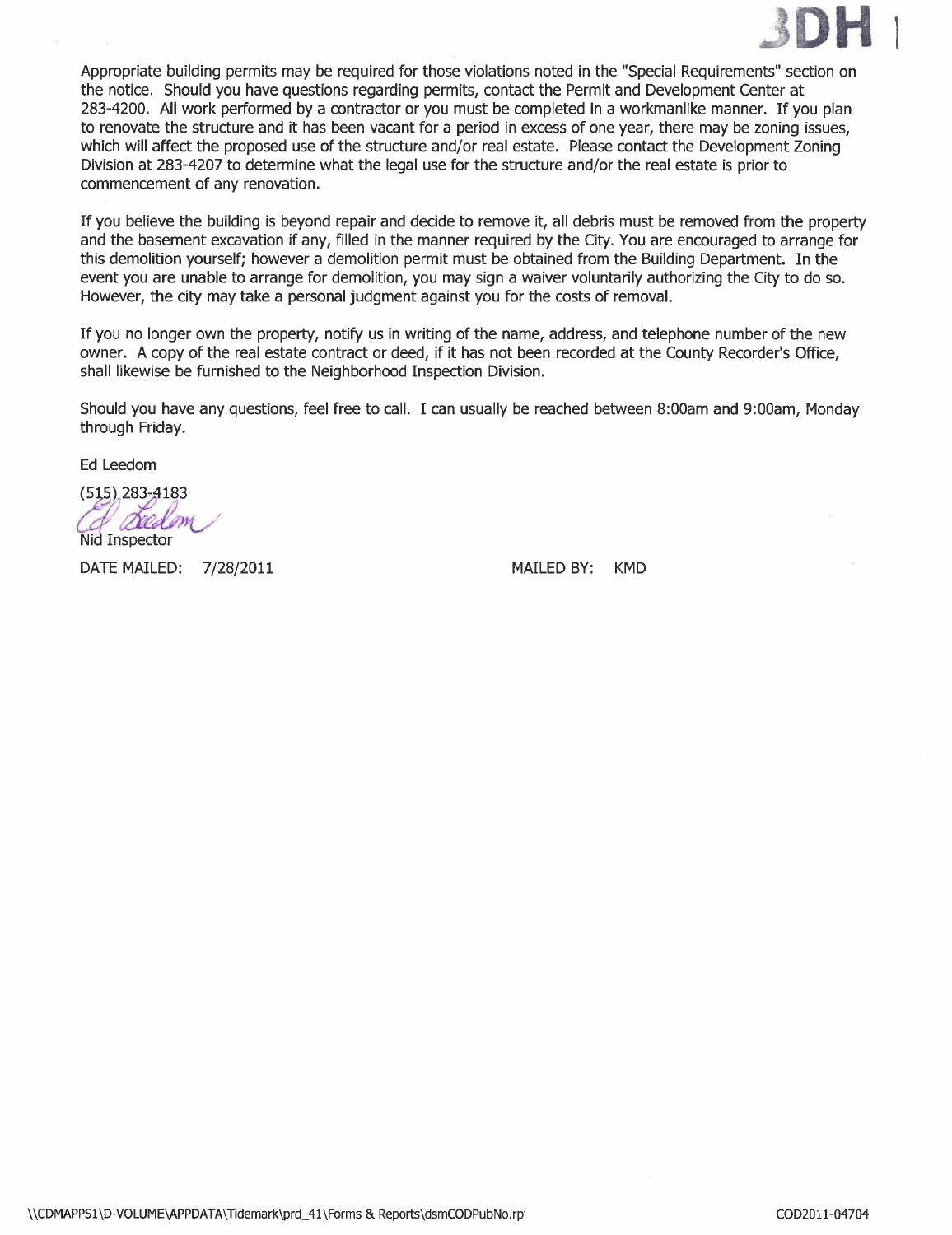

### Areas that need attention: 1406 43RD ST

| <b>Component:</b><br><b>Requirement:</b> | <b>Shingles Flashing</b> | Defect:                 | Deteriorated          |
|------------------------------------------|--------------------------|-------------------------|-----------------------|
| <b>Comments:</b>                         |                          | <b>Location:</b> Garage |                       |
|                                          |                          |                         |                       |
|                                          |                          |                         |                       |
| <b>Component:</b>                        | Roof                     | Defect:                 | Holes or major defect |
| Requirement:                             | <b>Building Permit</b>   | <b>Location:</b> Garage |                       |
| <b>Comments:</b>                         |                          |                         |                       |
|                                          |                          |                         |                       |
| <b>Component:</b>                        | <b>Exterior Walls</b>    | Defect:                 | Severly peeling paint |
| <b>Requirement:</b>                      |                          | Location: Garage        |                       |
| <b>Comments:</b>                         |                          |                         |                       |
|                                          |                          |                         |                       |